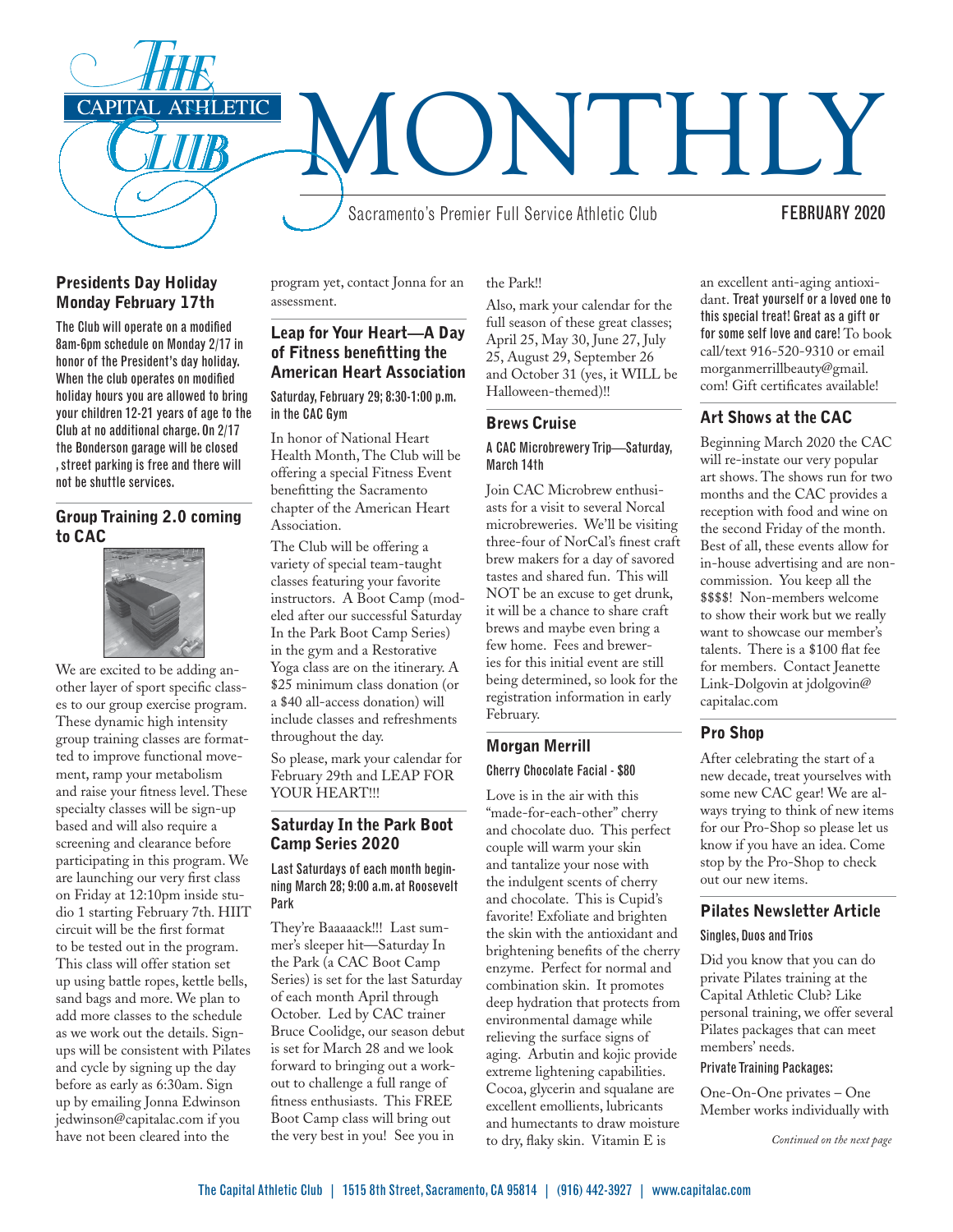#### CLUB NEWS 2000 FOR THE NEWS 2000 FOR THE NEWS 2000 FOR THE NEWS 2000 FOR THE NEWS 2000 FOR THE NEWS 2000 FOR THE NEWS 2000 FOR THE NEWS 2000 FOR THE NEWS 2000 FOR THE NEWS 2000 FOR THE NEWS 2000 FOR THE NEWS 2000 FOR THE N CLUB NEWS

an experienced Pilates teacher in the Pilates studio, utilizing all the Pilates equipment available. Your Pilates teacher will complete a participant readiness questionnaire, set up the equipment to meet your body's needs and lead you through a Pilates Reformer session based on your goals.

Duets – Two members work with one Pilates Teacher in each session.

Trios – Three members work with one Pilates Teacher in each session.

All One-On-One, duets and trio sessions are scheduled around the current Pilates studio class schedule and at the convenience of the members who purchased the package.

Duets and Trios are less expensive than one-on-one training, and allow members to set up sessions based on their own schedules.

Packages to get cleared into the Pilates Studio Program:

#### Pilates Quick Start Package –

This package prepares members to enter our Pilates studio classes. Members receive 3, one-on-one sessions with one of our amazing Pilates teachers. Sessions are 45 minutes long, cover safety protocols, equipment set up, how to register for classes, and the Fundamental Reformer exercises. New members who have previous Pilates experience from another studio may qualify for our…

#### Pilates Quick Start Plus –

Members with Pilates Reformer and other equipment experience from other studios may qualify for our Pilates Quick Start Plus session. This one time, 55 minute session will set you up on the Reformer, cover safety protocols and what you need to know about the CAC Pilates Program and provides a skill assessment to determine which class level is best for you.

To get started on your Pilates practice at CAC or for pricing information, contact Sabin Morris at smorris@capitalac.com or at sabinspilates@gmail.com.

### Schedule updates in February:

Liz Yokoyama is retiring and will be travelling the world over the next few months! Congratulations, Liz! We wish her the best on her travels, but we are all sad to see her leave the Saturday morning classes. Until we find a new, permanent instructor, we will be offering Saturday classes every other weekend in the month of February. Please check the website at www.capitalac.com to see which Saturdays we will hold classes.

February 1st – Stefanie

9am Reformer 1, 10am Mixed Level February 15th – Sabin 9am Reformer 1, 10am Mixed Level February 29th – Stefanie 9am Reformer 1, 10am Mixed Level

#### Reformer Demo Class in February:

Join us on Saturday, February 22nd at 11:00am for our next Reformer Demo Class. This class is open to all members interested in trying out the Reformer! Sign up at the front desk in the Pilates Reformer Demo class binder. For more information, please contact Sabin Morris, Pilates Director at smorris@capitalac.com.

#### Kudos



Kudos to our own Ray "Catfish" Copeland, renowned local bluesman, who headed the lineup at the legendary Torch Club for an event January 19 to benefit the Sacramento Blues Society. It was an impressive lineup of some of the region's finest blues musicians and despite competing with the 49ers' NFC playoff game, the place was packed and rocked for hours! Be sure to congratulate Ray if you spot him – usually in the pool.

#### Volleyball News

Winter League has gotten off to a great start! We will be hosting open gym nights in latter March/ early April! If you are interested in joining our Spring league in April, please contact our coordinators! Registration will open soon! For more information about our Volleyball League and open gym nights, please contact us at CACVolleyball@capitalac.com

#### Advocare

#### Spark - Source of Energy with vitamins

Rehydrate - Electrolyte Replacement drink with vitamins

### Slam - A high powered portable and quick source of energy

A high powered portable and quick source of energy that helps sharpen mental forcus, is sugar free and is perfect for the person on the go.

### Health News

Best and Worst Drinks For Weight Loss

#### Don't Let Your Drinks Trip You Up

If you're counting calories, it's important to watch what's in your glass as well as what's on your plate. Choosing the right beverage -- and keeping an eye on how

#### Brian and Andrew Massage Department

If you're feeling stressed, massage can help. Living life is an evolutionary process, we evolve as people, changing over time to become who we are presently. Sometimes that process can take directions which aren't always healthy. Living a life of constant stress is an example of this. It can shorten our lives, affect our memory, put us at risk for heart issues and more, wow, this is not fun stuff! The good news is we can do something about it by participating in activities that encourage a sense of calm, such as, getting a massage. Massage can induce a profound sense of relaxation all while loosening up those nagging muscles that don't need to be as tight as they are. Let massage help you kick the stress habit and feel better now. Contact the front desk to schedule your appointment, you'll be glad you did.

Also, massage gift cards make welcome Valentines gifts for the special someones in your life. Give the gift of massage and watch a smile grow. Massage gift cards are available at the front desk.

Cheerio~ Brian and Andrew

much you pour -- can help curb your appetite and cut calories. Best: Water

Replacing sweetened soft drinks with water will cut hundreds of calories from your diet each day. Drinking two glasses of water before a meal may also help you feel full faster, so you won't eat as much. It can help speed your metabolism, too.

#### Best: Skim or Soy Milk

Beverages that are low in calories but high in nutrition are good options when you're trying to lose weight. Skim and soy milk both fit that bill. Plant-based milk substitutes, like almond milk, typically have fewer calories than cow's milk but less protein, so they're not necessarily better for weight loss.

#### Best: Green Tea

It's an excellent choice when you're looking for a little boost. Not only is it calorie-free, but some research suggests green tea extract may help with weight loss. It's not clear exactly how, but caffeine and micronutrients called catechins may each play a role. The benefit appears to last only a few hours, so it may help to enjoy some green tea at least twice a day.

...Continued next month.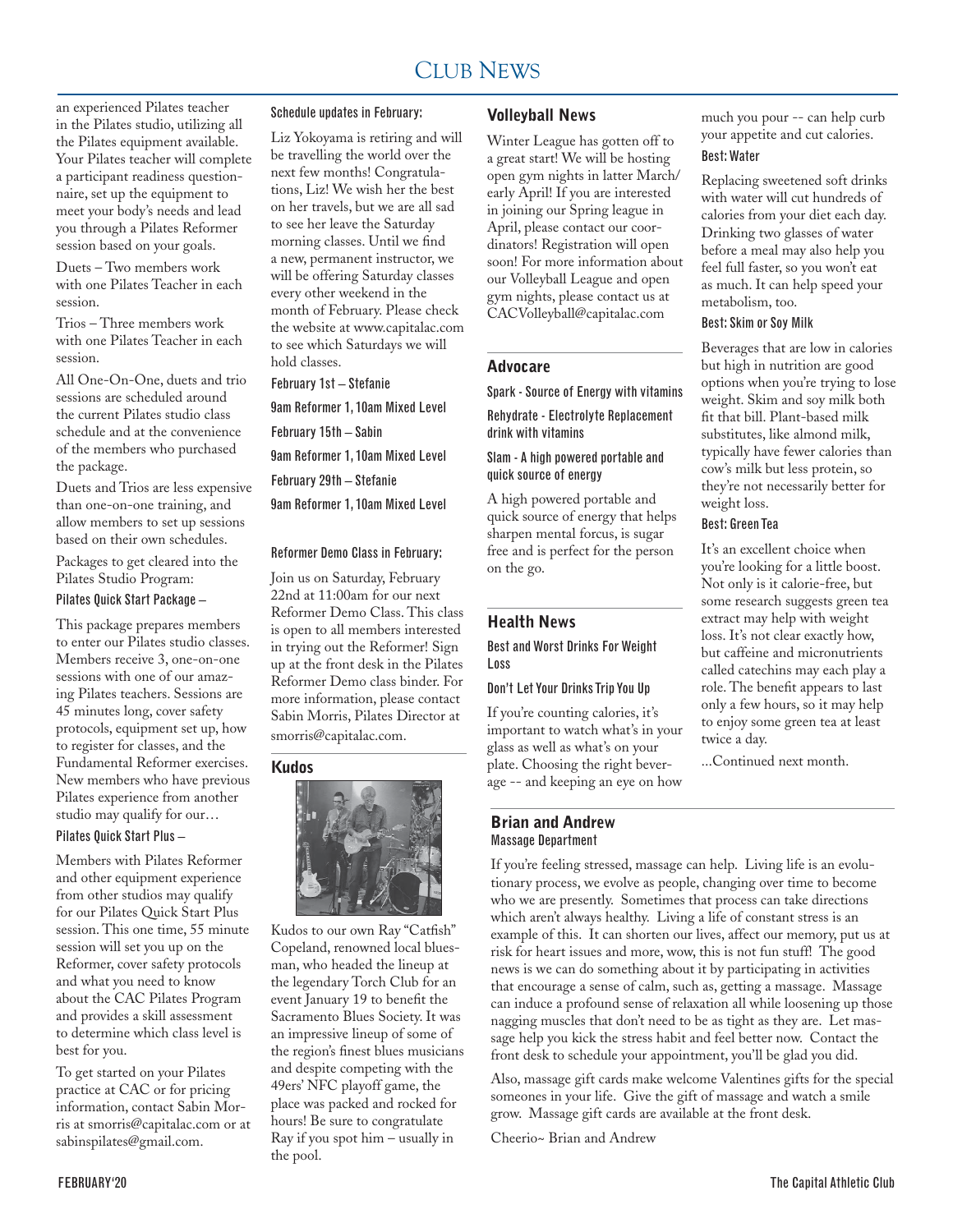# DEPARTMENT NEWS

### Rick Leonard General Manager

• Special Events –listening to your requests the Club is scheduling more Club special events this year. ie. Art show, March 14th Brews Cruise, ocean salmon fishing on July 18th, hikes, beer & wine tasting and other activities. All of these activities are dependent on your



interest and support. Also, the ever so popular Sacramento Ballet Social scheduled for Friday, May 1st. Tickets will go on Sale the latter part of March. Other events will be scheduled both before & after that date and they will be promoted in advance.

• President's day Holiday-The Club will be operating on a modified holiday schedule 8:00am – 6:00pm Monday, February 17th. Your children 12-21 years of age are welcome free of charge but they must be accompanied by their parent. Street parking is free, the Bonderson garage will be closed and there will not be shuttle service.

# John O'Sullivan

Athletic Director, Newsletter Editor

#### josullivan@capitalac.com

- • "If something stands between you and your success, move it. Never be denied." — Dwayne 'The Rock' Johnson, actor and pro wrestler
- • Fee based personal training is available if you want to reach your goals faster and more effectively.
- • Get into an SGT class today experience true, efficient training.

# Jonna Edwinson

- Group Fitness Director
- • I'm excited to announce we have a new Zumba instructor on our team. Jackie Wise will be permanently teaching the Sunday 10:45am Zumba class starting this month. We are very excited to have her on board. She teaches everything



from Water fit to strength training, and more. She has some awesome dance routines in her Zumba class, check her out!

- • Monday Cardio Dance at 12:10pm will continue on the schedule with myself. This format is a combination of aerobic, dance and rhythmic fitness exercises done to high energy, fun dance music. Easy to follow dance combinations are included.
- • We have a lot of changes happening within our 11am time slots right now. Currently, we are working on bringing an Active Aging program to the 11am class times starting this Spring. These classes will offer balance, coordination, core strength, flexibility and more. We will be removing some of our mat Pilates classes to insert this new program.
- • Friday 11am Mat Pilates and Tuesday 10am slow stretch are the first to being discontinued to open up availability for our new Active Aging classes starting this month. Stay tuned.
- Due to instructor availability, the Sunday Gentle Yoga class is being discontinued until further notice.
- • Group Training 2.0: I'm excited to announce the soft launch of this new program that I'll be managing starting February 7th. Group training classes are sign-up-based sport specific classes that offer fun, functional equipment, detailed set up, and formats

none like anything we currently offer in our group x program. Group Training Classes will only be open to members who have been cleared into the program. An assessment will be required. Space is limited to 12 to 14 students. We are starting this program with only one class as a test trial: Friday's 12:10 HIIT Circuit will be our very first group training class. Contact me for more information, an assessment or to sign up for class. Class sign-up will be only through email the day before class as early as 6:30am. Let the new hybrid of classes begin! Email me at: jedwinson@capitalac.com

#### Brooke McManus Membership

Happy 2020 from the CAC Membership Department! We hope all our members are practicing healthy habits in the New Year!



• We LOVE feedback from our members, especially positive feedback! You are now able to share

a positive experience or review with us right at the CAC front desk! Review & Testimonial sheets have been supplied next to the CAC suggestion box for anyone wanting to share their CAC stories. We are also searching for member interested in sharing their transformation stories to possibly be featured on CAC social platforms or in our Newsletter! Please contact Brooke for more information. Email: bmcmanus@capitalac.com

- Please don't forget to supply your friends and family with your free 10 day passes along with many other generous deals on services such as, Massage, Esthetician Services, Salon Services, Member's Café selection, Personal Training, and Small Group Training that you received in our Holiday discount card! Discounts expire February 29th \*One 10-Day pass per person. You can find the coupons with our receptionists or with our membership team, Brooke and Tom!
- Follow CAC on all of our Social Media Platforms! Twitter: @capitalathletic, Instagram:@capitalac, Facebook: @capitalathleticclub

### Capital Cutters

Contact: Michelle (916-812-2352), Linda (916-479-3709), Veronica (916-256-6738), or Jennifer (916-430-9484) today to set up an appointment.



• Crush on color this Valentine's day. ! We'd LOVE to meet you! NEW CLIENTS receive 20% off one all over color service. Love is in the hair at Capital Cutters this February.

### Morgan Merrill Beauty Esthetician

Cherry Chocolate Facial - \$80. Love is in the air with this "made-for-each-other" cherry and chocolate duo. Perfect for normal and combination skin. It promotes deep hydration that protects from environmental damage while relieving the surface signs of aging. Arbutin and



kojic provide extreme lightening capabilities. Cocoa, glycerin and squalane are excellent emollients, lubricants and humectants to draw moisture to dry, flaky skin. Vitamin E is an excellent antiaging antioxidant. Treat yourself or a loved one to this special treat! Great as a gift or for some self love and care! Book online at www.vagaro.com/mm\_beauty or by call/text 916-520-9310 or emailing morganmerrillbeauty@gmail.com